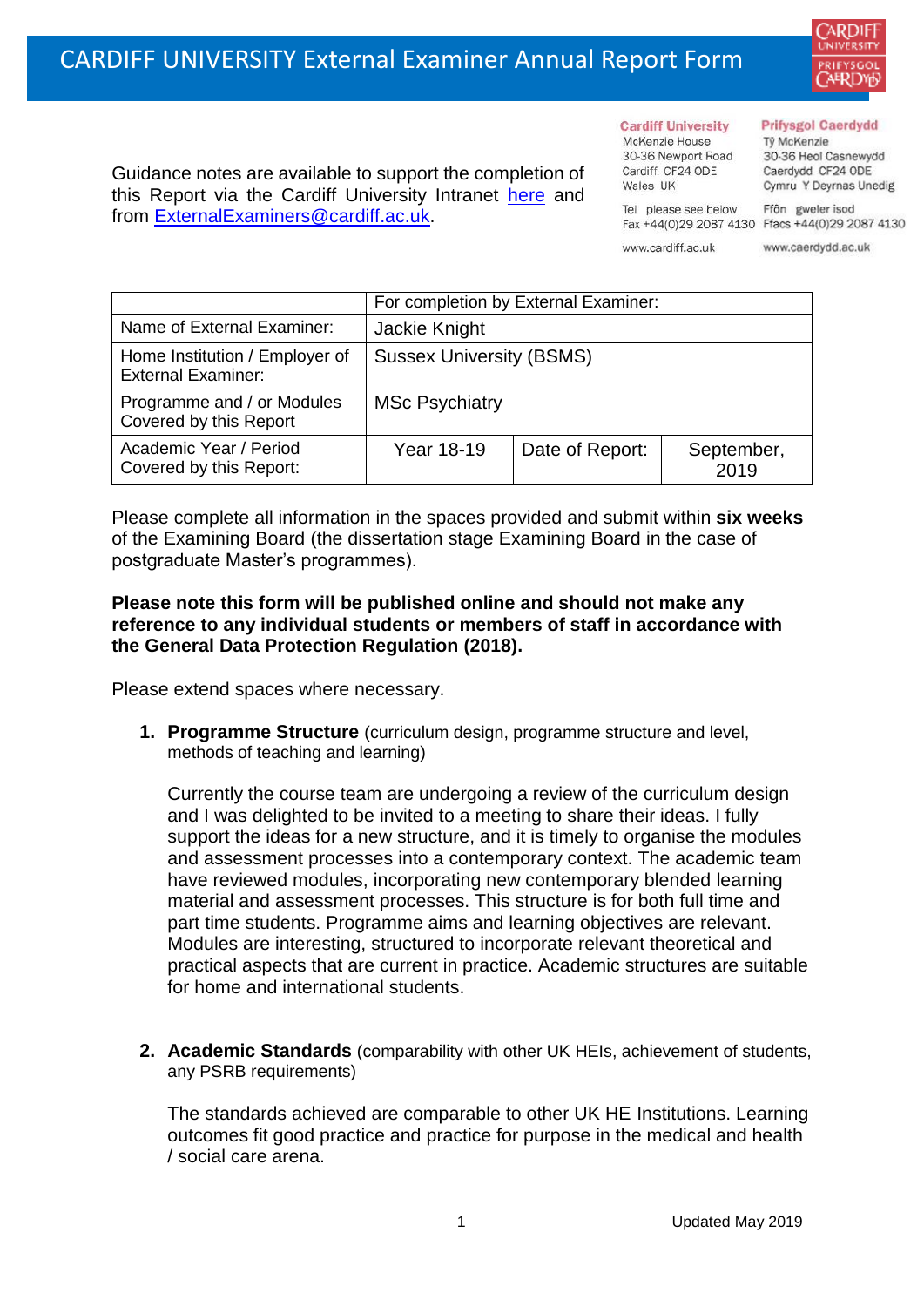**3. The Assessment Process** (enabling achievement of aims and learning outcomes; stretch of assessment; comparability of standards between modules of the same level)

I have attended a meeting where detailed discussion has been undertaken on the marking of assessments, structure, organisation and design meets the professional and academic requirements.

I have reviewed and had sufficient access to all assessments / assignments from all modules, providing an excellent overview on assessments, structure, organisation and design of the programme.

I have reviewed material on the black board site and have been impressed with the online instruction, guidance and student engagement for this programme.

I am looking forward to working with the course team for another year with the new structures and assessments which will be implemented following validation.

**4. Examination of Master's Dissertations (if applicable)** (sample of dissertations received, appropriateness of marking schemes, standard of internal marking, classification of awards)

Clarity has been given on all assignments when work is due and have had the opportunity to engage in discussion when needed. With the appointment of the new programme director, course team and the administrative staff, this year has been an excellent experience of partnership working, outstanding communication and organisation. I wish to commend the team this year as there was a need for speedy organisation and managing some challenges inherited with the handover of staff. Throughout the year, I have reviewed a diverse range of dissertations and reviewed re-submissions and fails. In total I have reviewed approximately 11. On speaking with the module leaders, we have had the opportunity to engage and share interesting debate on grading, flexible learning and meeting assessment criteria.

## **5. Year-on-Year Comments**

[Previous External Examiner Reports are available from the Cardiff University Website [here.](https://www.cardiff.ac.uk/public-information/quality-and-standards/external-examiner-reports)]

I commend the course team and throughout the year, I have been fully engaged and have felt part of a professional academic team. The admin team support any of my queries / questions, I am emailed regarding external duties and updated on a regular basis. All information emailed and received. Very informative.

**6. Preparation for the role of External Examiner (for new External Examiners only)** (appropriateness of briefing provided by the programme team and supporting information, visits to School, ability to meet with students, arrangements for accessing work to review)

NA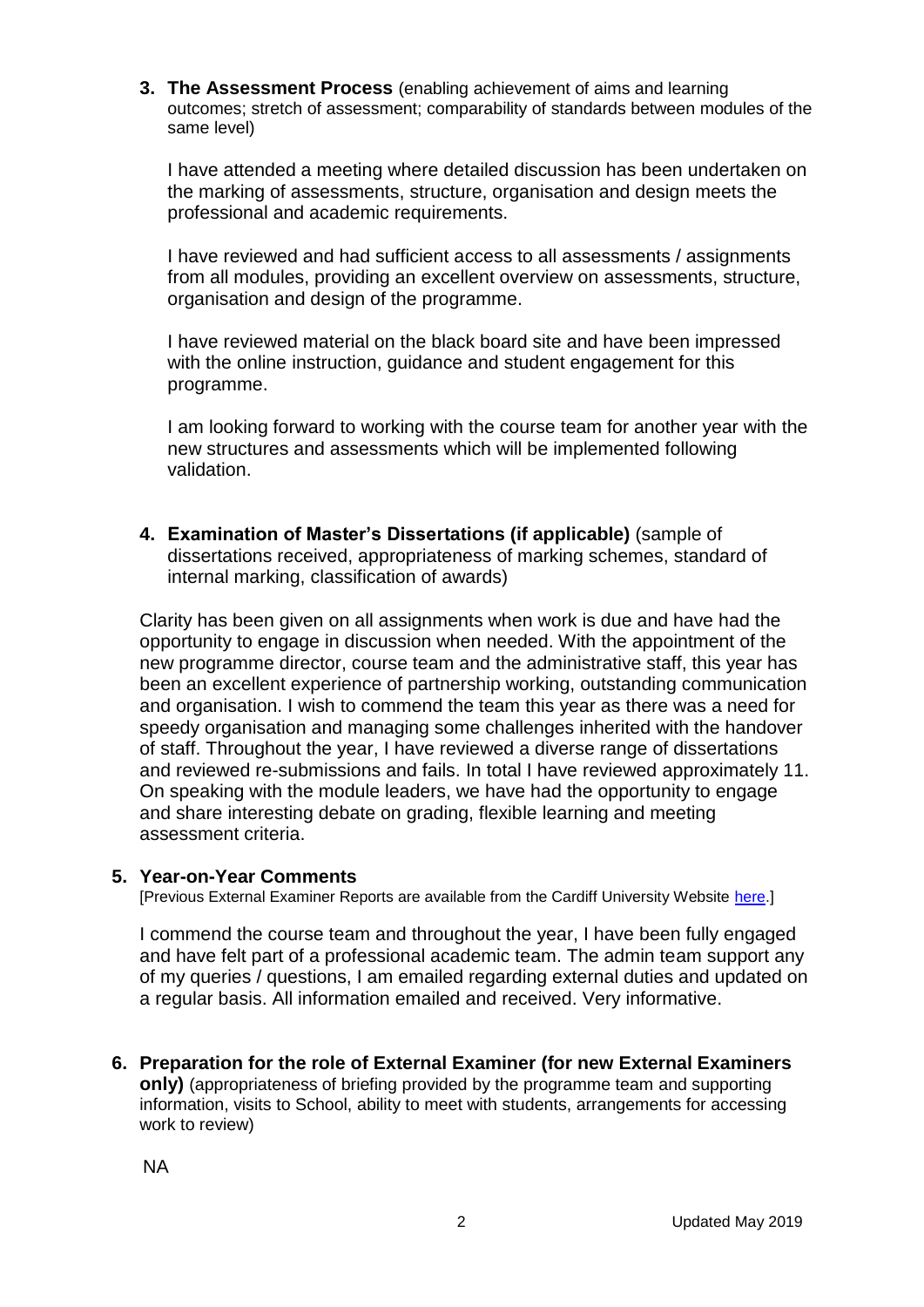**7. Noteworthy Practice and Enhancement** (good and innovative practice in learning, teaching and assessment; opportunities for enhancement of learning opportunities)

Student performance was of a high level. Some pieces of work examined, I have commented and encouraged publication. During the exam board, extensive opportunity was given to discuss existing action for recruitment and how the programme has successfully enrolled International students. Exploration on local recruitment was discussed and the National perspective to such a programme. I commend the team on its ongoing success for programme sustainability. The team discussed new validation proposals for the programme, so assessment strategies will be reviewed and meet a contemporary medical, health and social care practice climate. These changes will also allow for international students to focus on their home country working practices, so cultural comparisons can be made. New titles for modules too were discussed to ensure they encompassed the message of content and learning objectives. I have provided independent feedback for the periodic review / validation process. I am very pleased to see the new ideas being proposed. I wish the course team a successful validation. I also note that enhancement of learning will be supported by stronger internal stakeholder partnerships where teaching will be offered by the research team in the faculty. Also, the application of Erasmus was another to consider, so staff and student mobility can be promoted where possible.

**8. Appointment Overview (for retiring External Examiners only)** (significant changes in standards, programme/discipline developments, implementation of recommendations, further areas of work)

I have another year to complete until my appointment ends. My term has been extended.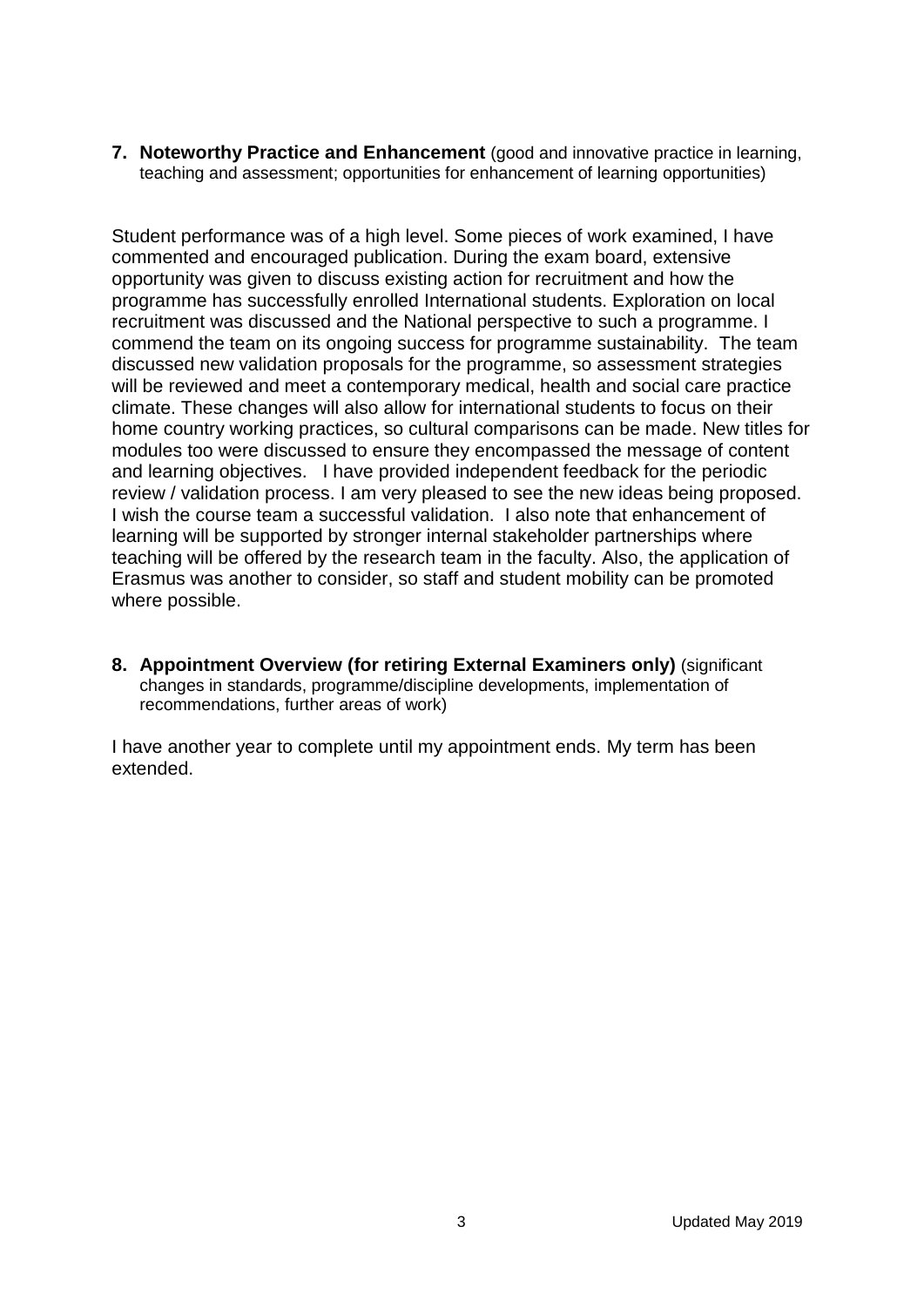## **9. Annual Report Checklist**

Please include appropriate comments within Sections 1-7 above for any answer of 'No'.

|                                                        |                                                                                                                                                             | <b>Yes</b><br>(Y) | <b>No</b><br>(N) | N/A<br>(N/A) |
|--------------------------------------------------------|-------------------------------------------------------------------------------------------------------------------------------------------------------------|-------------------|------------------|--------------|
| <b>Programme/Course information</b>                    |                                                                                                                                                             |                   |                  |              |
| 9.1                                                    | Did you receive sufficient information about the Programme and<br>its contents, learning outcomes and assessments?                                          | Y                 |                  |              |
| 9.2                                                    | Were you asked to comment on any changes to the assessment<br>of the Programme?                                                                             | Y                 |                  |              |
| <b>Commenting on draft examination question papers</b> |                                                                                                                                                             |                   |                  |              |
| 9.3                                                    | Were you asked to approve all examination papers contributing<br>to the final award?                                                                        | Y                 |                  |              |
| 9.4                                                    | Were the nature, spread and level of the questions appropriate?                                                                                             | Y                 |                  |              |
| 9.5                                                    | Were suitable arrangements made to consider your comments?                                                                                                  | Y                 |                  |              |
|                                                        | <b>Examination scripts</b>                                                                                                                                  |                   |                  |              |
| 9.6                                                    | Did you receive a sufficient number of scripts to be able to assess<br>whether the internal marking and classifications were appropriate<br>and consistent? | Y                 |                  |              |
| 9.7                                                    | Was the general standard and consistency of marking<br>appropriate?                                                                                         | Y                 |                  |              |
| 9.8                                                    | Were the scripts marked in such a way as to enable you to see<br>the reasons for the award of given marks?                                                  | Y                 |                  |              |
| 9.9                                                    | Were you satisfied with the standard and consistency of marking<br>applied by the internal examiners?                                                       | Y                 |                  |              |
| 9.10                                                   | In your judgement, did you have the opportunity to examine a<br>sufficient cross-section of candidates' work contributing to the<br>final assessment?       | Y                 |                  |              |
|                                                        | <b>Coursework and practical assessments</b>                                                                                                                 |                   |                  |              |
| 9.11                                                   | Was the choice of subjects for coursework and / or practical<br>assessments appropriate?                                                                    | Y                 |                  |              |
| 9.12                                                   | Were you afforded access to an appropriate sample of<br>coursework and / or practical assessments?                                                          | Y                 |                  |              |
| 9.13                                                   | Was the method and general standard of assessment<br>appropriate?                                                                                           | Y                 |                  |              |
| 9.14                                                   | Is sufficient feedback provided to students on their assessed<br>work?                                                                                      | Y                 |                  |              |
| <b>Clinical examinations (if applicable)</b>           |                                                                                                                                                             |                   |                  |              |
| 9.15                                                   | Were satisfactory arrangements made for the conduct of clinical<br>assessments?                                                                             |                   |                  | <b>NA</b>    |
| <b>Sampling of work</b>                                |                                                                                                                                                             |                   |                  |              |
| 9.16                                                   | Were you afforded sufficient time to consider samples of<br>assessed work?                                                                                  | Y                 |                  |              |
|                                                        | <b>Examining board meeting</b>                                                                                                                              |                   |                  |              |
| 9.17                                                   | Were you able to attend the Examining Board meeting?                                                                                                        | Υ                 |                  |              |